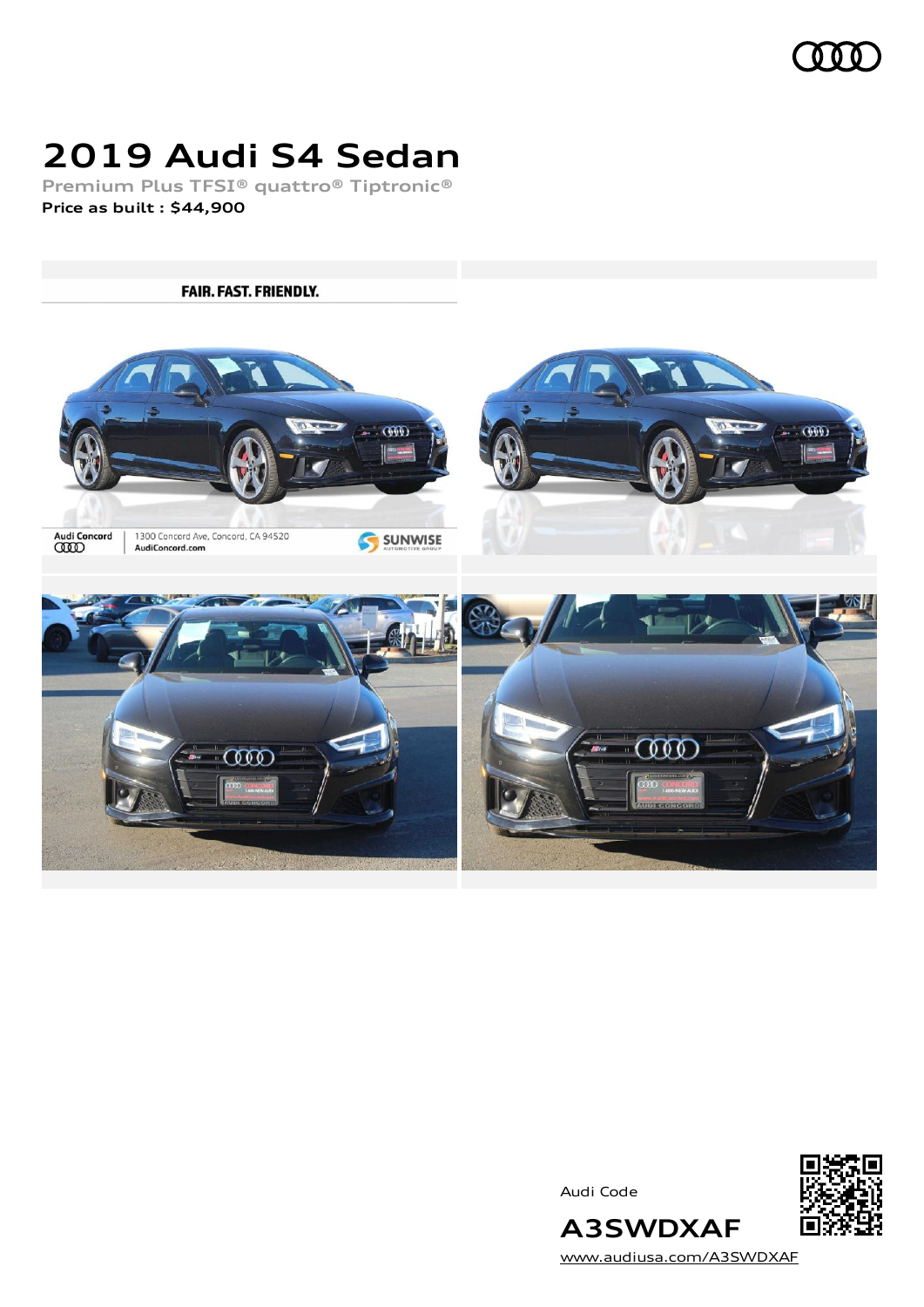### **Summary**

#### **Audi 2019 Audi S4 Sedan** Premium Plus TFSI® quattro® Tiptronic®

**Price as buil[t](#page-8-0)** \$44,900

### **Exterior colour**

Mythos Black metallic

#### **Interior colour**

| Seats     | Black with Rock Gray stitching |
|-----------|--------------------------------|
| Dashboard | Black                          |
| Carpet    | Black                          |
| Headliner | Black                          |

### **FAIR. FAST. FRIENDLY.**



### **Further Information**

| Warranty        |              |
|-----------------|--------------|
|                 | No           |
| Mileage         | 31,235 miles |
| Type of vehicle | Used car     |
|                 |              |

**Audi Code** A3SWDXAF

**Your configuration on www.audiusa.com** [www.audiusa.com/A3SWDXAF](https://www.audiusa.com/A3SWDXAF)

**Commission number** 23af91450a0e09b005ad

### **Technical Specifications**

| Engine type                  | Six-cylinder                                     |
|------------------------------|--------------------------------------------------|
| stroke                       | Displacement/Bore and 2,995/84.5 x 89.0 cc/mm    |
| Torque                       | 369 lb-ft@rpm                                    |
| Top track speed              | 155 mph or 130 mph with all-<br>season tires mph |
| Acceleration (0 - 60<br>mph) | 4.4 seconds seconds                              |
| Recommended fuel             | Premium                                          |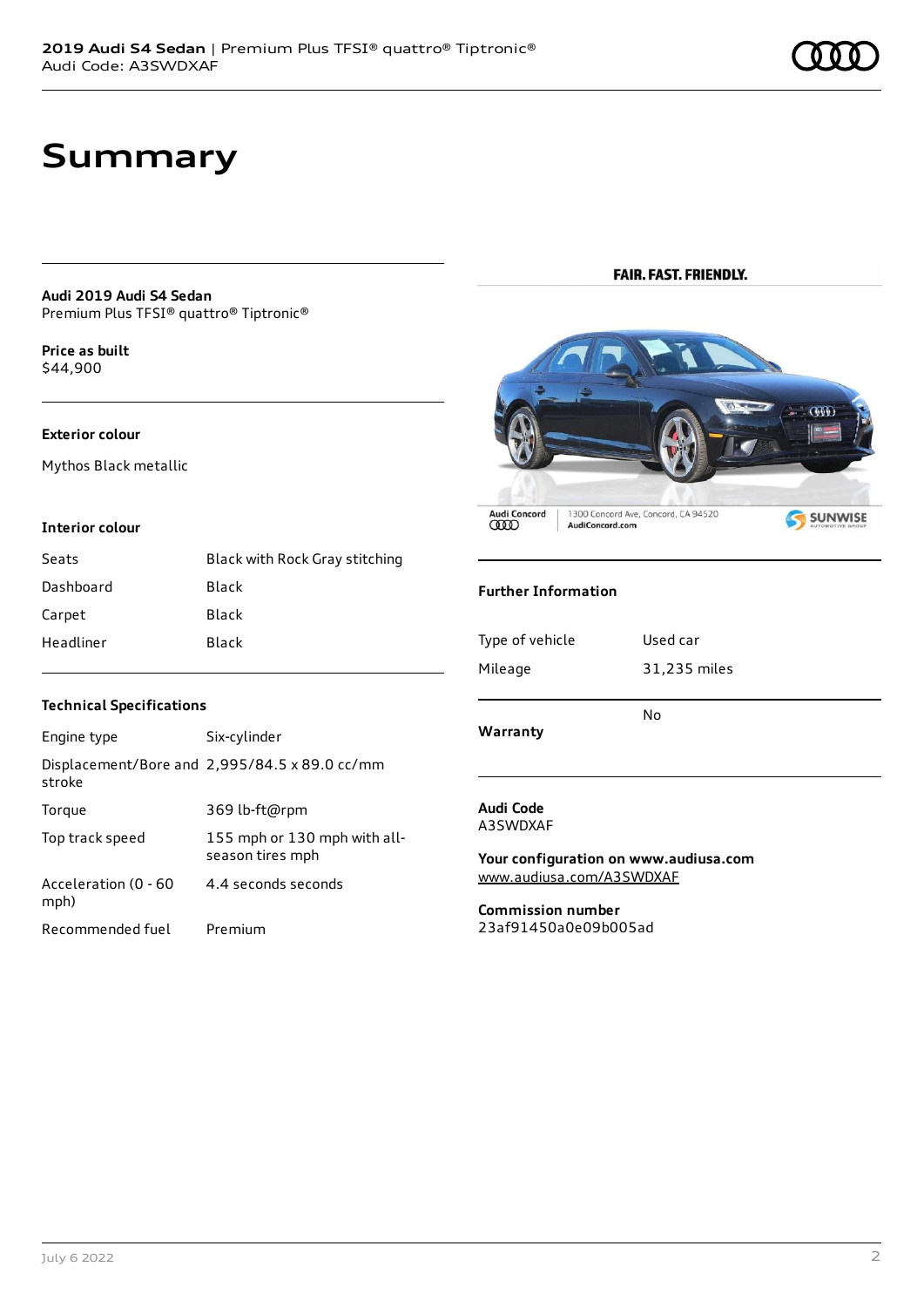

# **Standard features**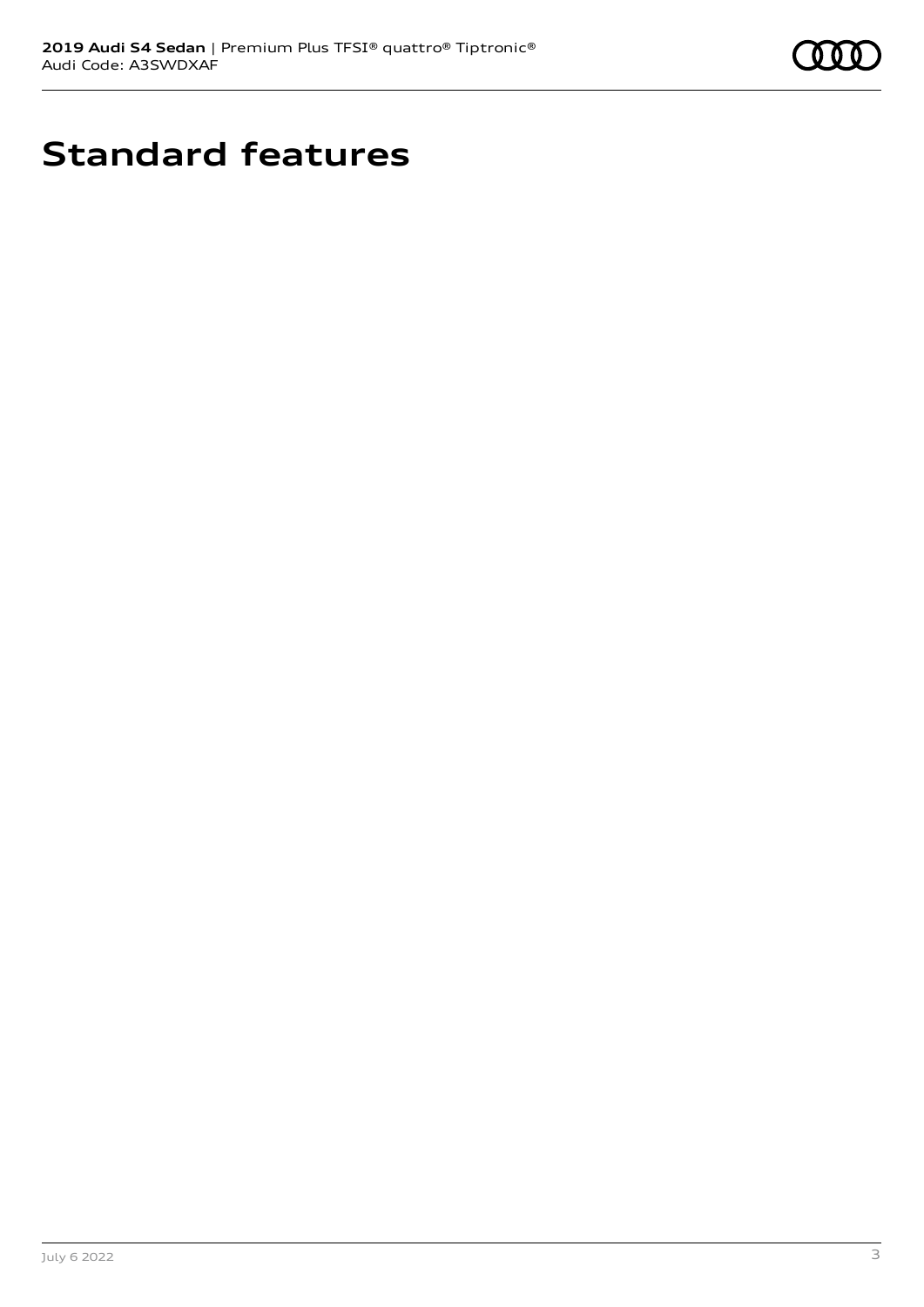### **Dealer remarks**

### OPTION PACKAGES

### PREMIUM PLUS PACKAGE

Auto dimming/ power folding exterior mirrors w/ memory, advanced key, memory for drivers seat, parking system plus, side assist w/ pre sense rear, virtual cockpit, MMI navigation plus w/ MMI touch, Audi phone box, rear USB charge ports S SPORT PACKAGE Red brake calipers, Sport adaptive damping suspension, Sport rear differential BLACK OPTIC PACKAGE Titanium black exterior package

DYNAMIC STEERING FINE NAPPA LEATHER INTERIOR BANG AND OLUFSEN SOUND SYSTEM W/ 3D SOUND AUDI BEAM RINGS

### KEY FEATURES INCLUDE

3.0L 354hp/ 369lb ft V6, 8 speed tiptronic transmission, quattro AWD system, advanced key, drive select, side assist w/ blind spot, auto dimming interior mirror w/ compass, auto dimming/ power folding/ heated exterior mirrors, diamond stitched S sport seats w/ power side bolsters and massage function, driver information system w/ 7 inch color display, full LED headlights, HomeLink, heated 8 way power front seats w/ driver memory and 4 way lumbar adjustment, leather/ Alcantara interior, parking system plus, power sunroof, 3 zone automatic climate control w/ digital rear display, USB music/ smartphone interface, 40/20/40 split folding rear seatback, multifunction steering wheel w/ shift paddles, pre sense basic/ city

### CARFAX AND WARRANTY DETAILS

[Vehicle](https://www.carfax.com/VehicleHistory/p/Report.cfx?partner=DLR_3&vin=WAUB4AF47KA020981) History Report

### WHY AUDI CONCORD

We are conveniently located in the East Bay a short drive from most Bay Area Cities. We are the highest rated Audi Dealership on [Yelp](https://www.yelp.com/biz/audi-concord-concord) and a recipient of multiple Audi Magna Elite Society [Awards](https://www.audiconcord.com/magna-society-award.htm) We have one of the Bay Area's largest selections of [new](https://www.audiconcord.com/new-inventory/index.htm) and [pre-owned](https://www.audiconcord.com/used-inventory/index.htm) luxury Audi inventories. Audi Concord is here to serve all your Audi Sales, Service, Parts and Collision needs in the the Bay Area. We know that you have high expectations so allow us the opportunity to exceed them and demonstrate our commitment to excellence. We look forward to serving you!

#### Disclaimer

July 6 2022 4

Tax, Title and Tags and other applicable fees are not included in vehicle prices shown and must be paid by the purchaser. Horsepower calculations based on trim engine configuration. Fuel economy calculations based on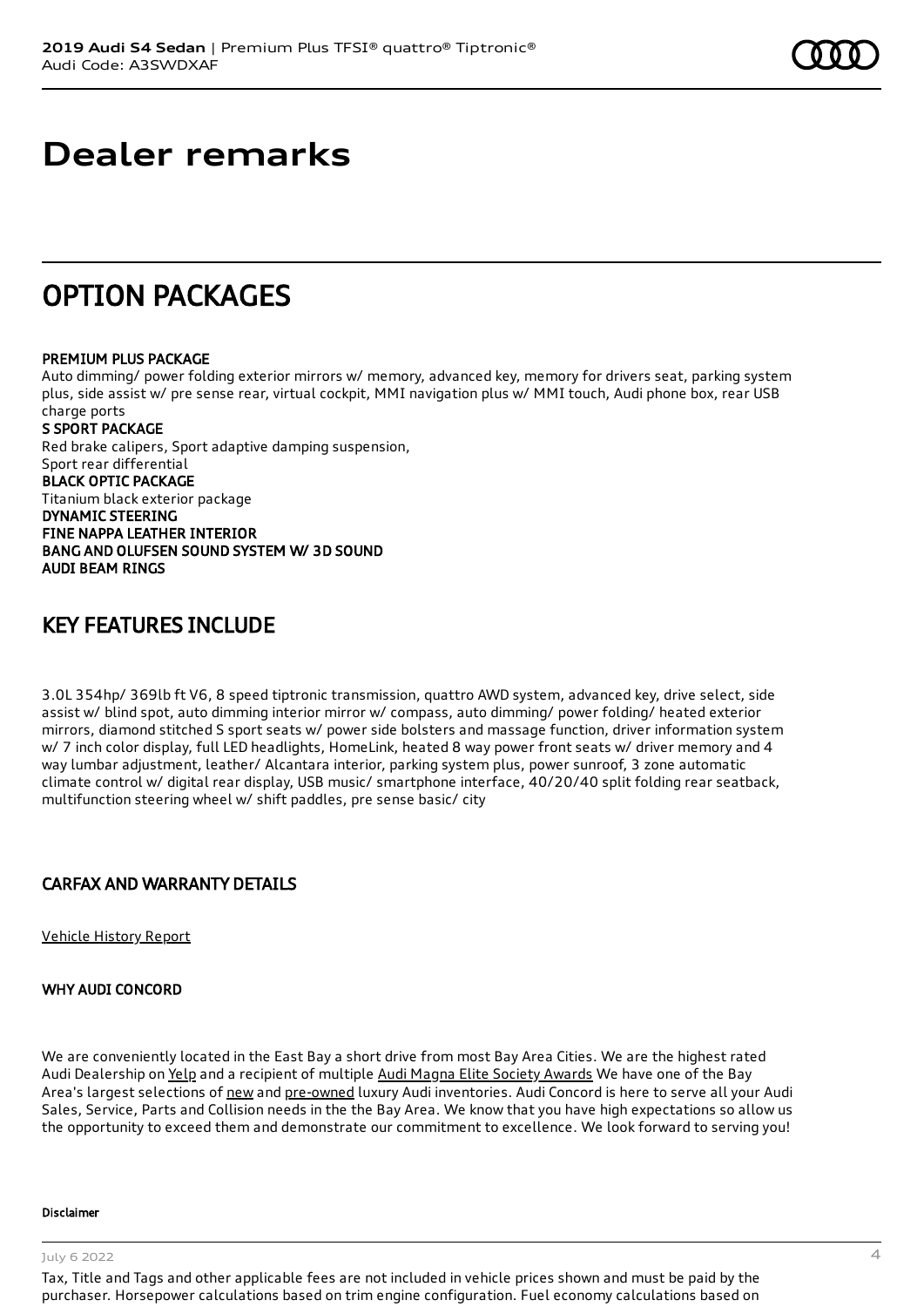original manufacturer data for trim engine configuration. While great effort is made to ensure the accuracy of the information on this site, errors do occur so please verify information with our customer service representatives. This is easily done by calling us at (925)-771-2888 or by visiting us at the dealership (click here for [directions\).](https://www.audiconcord.com/dealership/directions.htm) **2019 Audi S4 Sedan** | Premium Plus TFSI® quattro® Tiptronic® Audi Code: A3SWDXAF

"Audi Concord only sells vehicles in the state of California."

# **Technical Specifications**

### **Engineering | Performance**

Engine type Six-cylinder

| Acceleration (0 - 60<br>mph) | 4.4 seconds seconds                              |
|------------------------------|--------------------------------------------------|
| Engine block                 | Aluminum-alloy                                   |
| Displacement                 | 3.0l                                             |
| Cylinder head                | Aluminum-alloy                                   |
| Max. output ps/hp            | 349 @ rpm                                        |
| stroke                       | Displacement/Bore and 2,995/84.5 x 89.0 cc/mm    |
| Top track speed              | 155 mph or 130 mph with all-<br>season tires mph |
| Torque                       | 369 lb-ft@rpm                                    |
| Valvetrain                   | 16-valve DOHC with valve lift<br>system          |

# **Transmission | Drivetrain**

| 0.667: 1                                                                                                  |
|-----------------------------------------------------------------------------------------------------------|
| 1.000:1                                                                                                   |
| 0.839:1                                                                                                   |
| 3.317:1                                                                                                   |
| Gear ratios: Final Drive 2.848: 1                                                                         |
| 1.667:1                                                                                                   |
| Eight-speed Tiptronic <sup>®</sup> automatic<br>transmission and quattro <sup>®</sup> all-<br>wheel drive |
| 1.285:1                                                                                                   |
| 3.143:1                                                                                                   |
| 2.106:1                                                                                                   |
| 4.714:1                                                                                                   |
|                                                                                                           |

#### **Electrical system**

| Alternator | 14 Volts - 150 amp |
|------------|--------------------|
| Battery    | 12 Volts - 80 amp  |

### **Steering**

| Steering type                             | Electromechanical speed-sensitive<br>power steering system |
|-------------------------------------------|------------------------------------------------------------|
| Turning diameter, curb-38.1 ft<br>to-curb |                                                            |
| Steering ratio                            | 15.9:1                                                     |

#### **Suspension**

| Front axle | Five-link front independent steel<br>spring S4 sport suspension |
|------------|-----------------------------------------------------------------|
| Rear axle  | Five-link rear independent steel<br>spring S4 sport suspension  |

**(1/2)**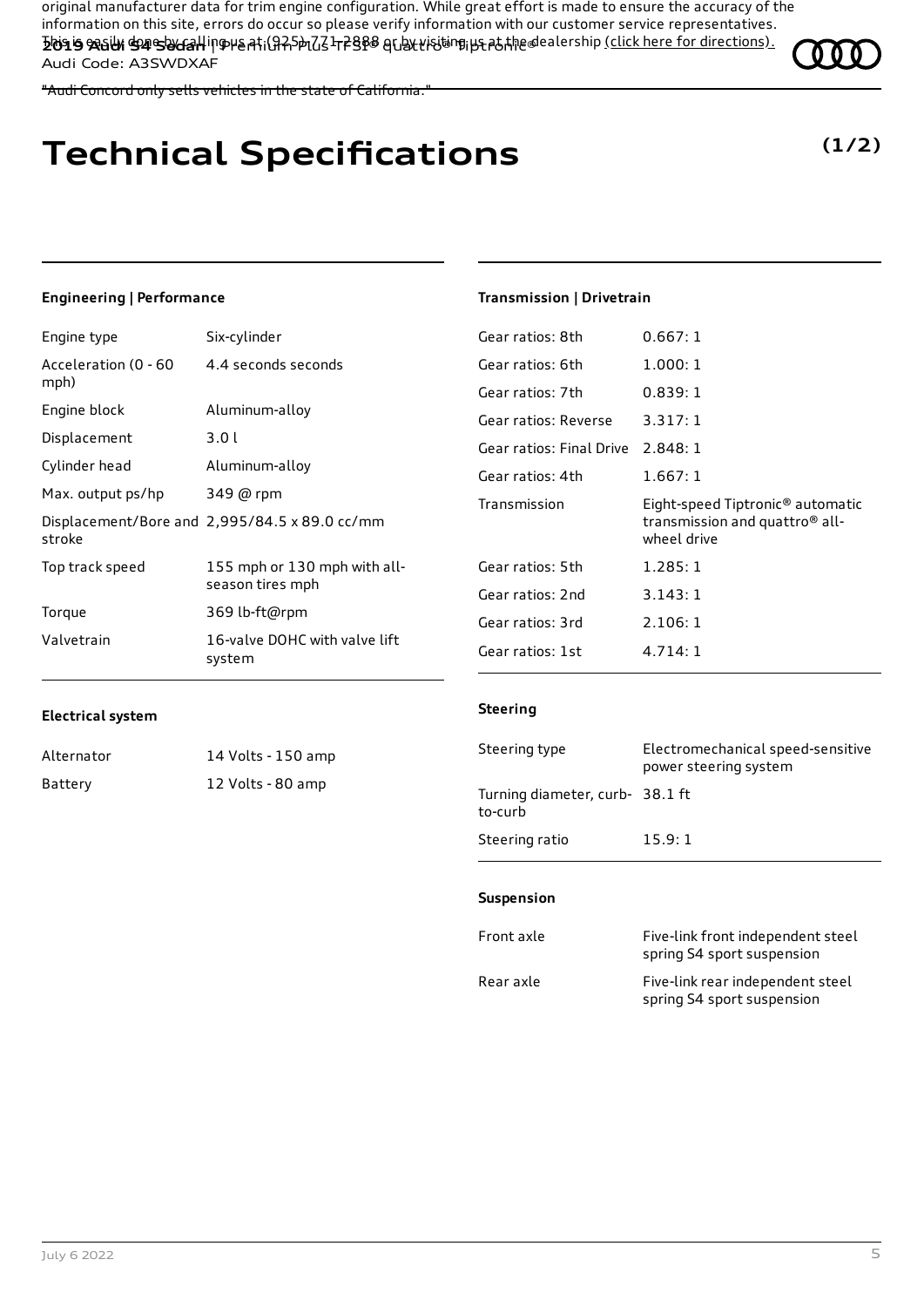Audi Code: A3SWDXAF

### **Technical Specifications**

**2019 Audi S4 Sedan** | Premium Plus TFSI® quattro® Tiptronic®

### **Brakes**

| <b>Front brakes</b>  | 13.8 (ventilated disc) in                                                                                        |
|----------------------|------------------------------------------------------------------------------------------------------------------|
| Rear brakes          | 13.0 (ventilated disc) in                                                                                        |
|                      |                                                                                                                  |
| <b>Body</b>          |                                                                                                                  |
| Material             | Lightweight construction<br>technology - multi-material body<br>construction (steel and aluminum<br>composition) |
| Corrosion protection | Multistep anti-corrosion protection                                                                              |

### **Warranty | Maintenance**

| Warranty    | 4-year/50,000 mile Audi New<br>Vehicle Limited Warranty                                   |
|-------------|-------------------------------------------------------------------------------------------|
| Maintenance | 12-month/10.000 mile (whichever<br>occurs first) NO CHARGE first<br>scheduled maintenance |

### **Exterior Measurements**

| Height                           | 55.3 in  |
|----------------------------------|----------|
| Overall width without<br>mirrors | 72.5 in  |
| Length                           | 186.8 in |
| Wheelbase                        | 111.2 in |
| Drag coefficient                 | 0.29 Cw  |
| Overall width with<br>mirrors    | 79.6 in  |
| Track rear                       | 60.9 in  |
| Track front                      | 61.6 in  |
| Curb weight                      | 3,858 lb |

### **Interior measurements**

| Seating capacity                          | 5                     |
|-------------------------------------------|-----------------------|
| Shoulder room, rear                       | 54.5 in               |
| Head room with front<br>sunroof           | 38.9 in               |
| Leg room, rear                            | 35.7 in               |
| Shoulder room, front                      | 55.9 in               |
| Head room with rear<br>sunroof            | 37.4 in               |
| Leg room, front                           | 41.3 in               |
| Cargo volume, rear<br>seatbacks up/folded | $13.0/-$ cu ft, cu ft |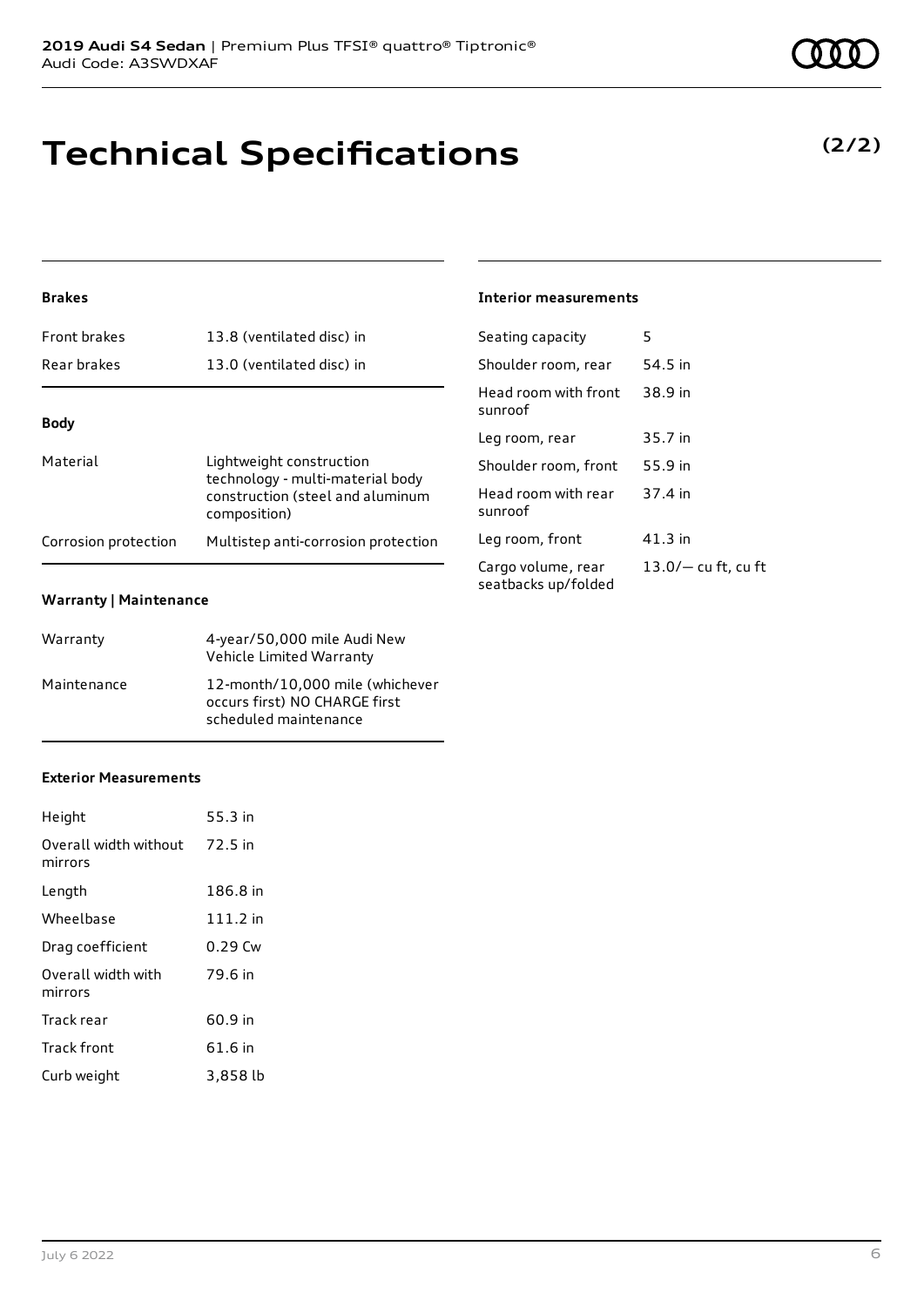### **Consumption- and emission**

### **Consumption by NEDC**

| urban       | $21$ mpg |
|-------------|----------|
| extra-urban | 30 mpg   |
| combined    | 24 mpg   |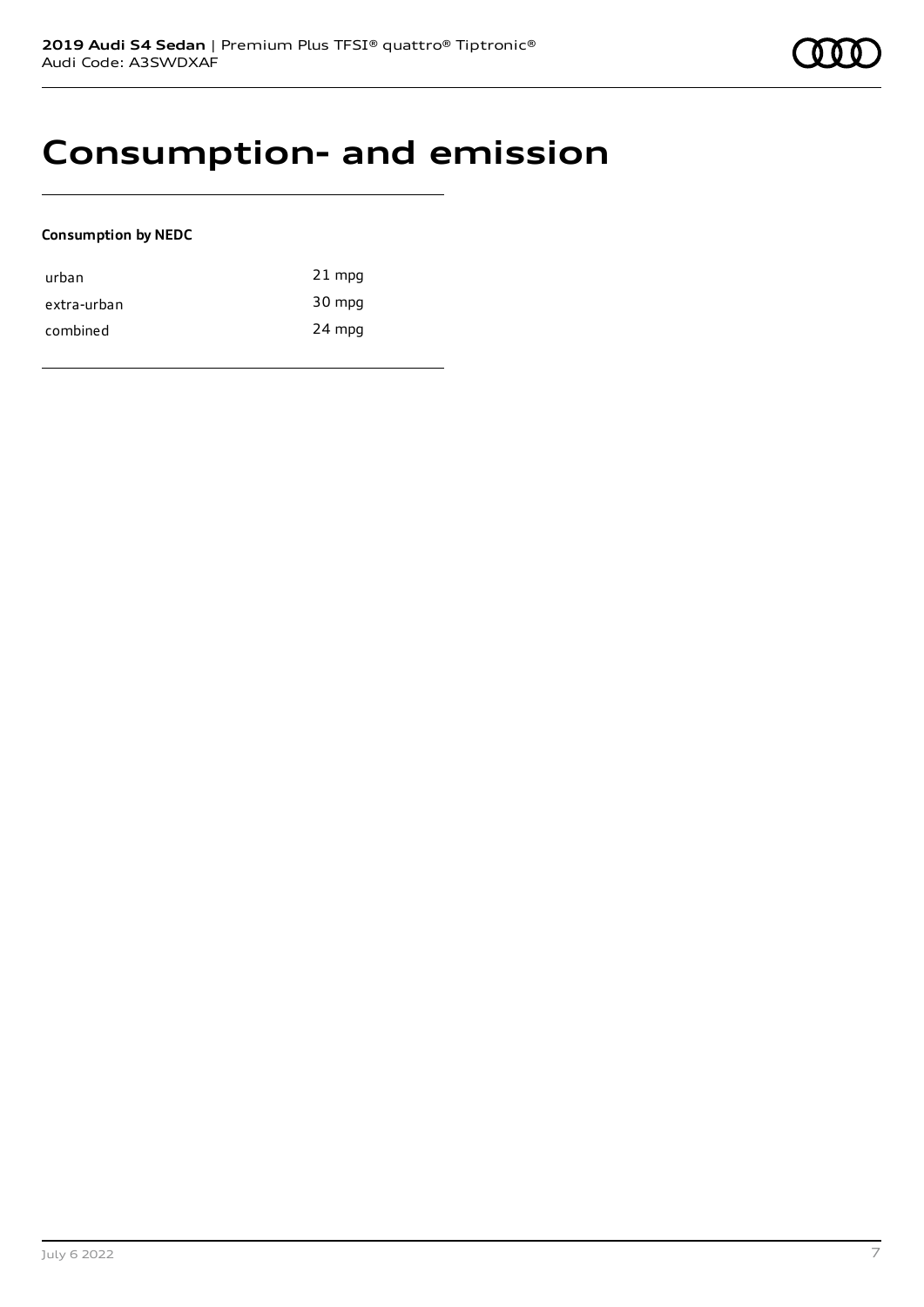# **Contact**

Dealer **Audi Concord**

1300 Concord Ave 94520 Concord CA

Phone: 9257712888 FAX: 9257712828

www: [https://www.audiconcord.com](https://www.audiconcord.com/)